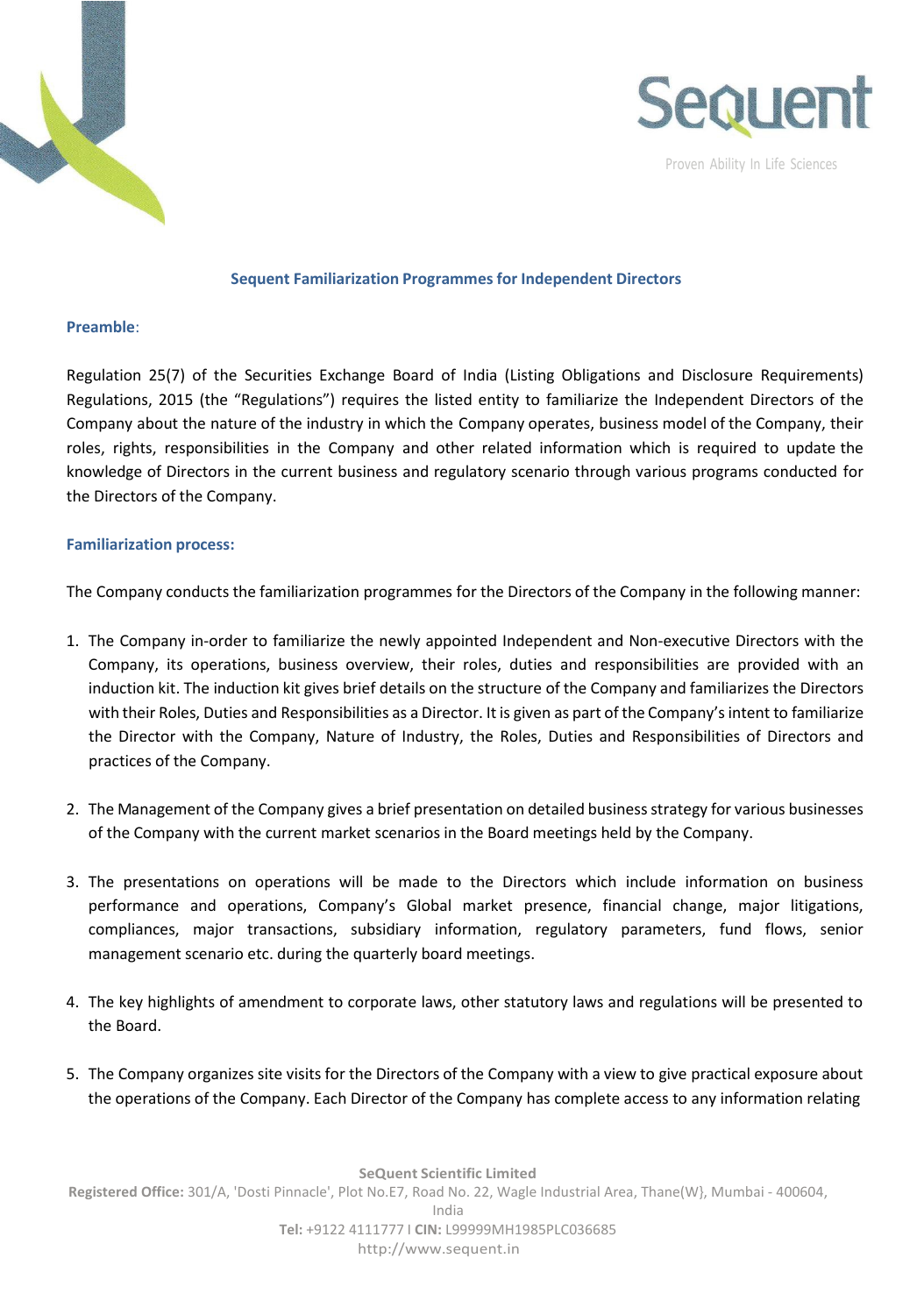



Proven Ability In Life Sciences

to the Company.

Independent Directors have the freedom to interact with the Company's management. They are given all the documents sought by them for enabling a good understanding of the Company, its various operations and the industry segments of which it is a part.

- 6. A detailed letter of appointment and terms and conditions of appointment of Independent Directors incorporating the following will be given to each Independent Director at the time of appointment:
	- Terms of appointment
	- Roles and duties of Independent Directors
	- Expectation of the Board from the appointed director
	- Adherence to Code of Conduct, Business Ethics and Insider Trading Code
	- Duties and responsibilities
	- Remuneration
	- Status of appointment
	- Performance evaluation
	- Conflict of interest, confidentiality and termination

Details of the quarterly Board meetings held during the financial year and the Directors attendance will be given in the Corporate Governance report forming part of the Annual Report.

| Number of        | <b>Number of Board Meetings</b><br>attended                                        |                                                                                      | <b>Number of Hours attended</b> |                   |
|------------------|------------------------------------------------------------------------------------|--------------------------------------------------------------------------------------|---------------------------------|-------------------|
| Independent      |                                                                                    |                                                                                      |                                 |                   |
| <b>Directors</b> | FY 2020-21                                                                         | <b>Cumulative</b>                                                                    | FY 2020-21                      | <b>Cumulative</b> |
| 3 (Three)        | 9 (Nine)                                                                           | 18 (Eighteen)                                                                        | 8 (Eight) hours                 | 40 (Forty) hours  |
|                  | Nine Board<br><b>Meetings</b><br>conducted during<br>the financial year<br>2020-21 | Eighteen Board<br>Meetings were<br>conducted during<br>last three<br>financial years |                                 |                   |

**SeQuent Scientific Limited Registered Office:** 301/A, 'Dosti Pinnacle', Plot No.E7, Road No. 22, Wagle Industrial Area, Thane(W}, Mumbai - 400604, India **Tel:** +9122 4111777 I **CIN:** L99999MH1985PLC036685 [http://www.sequent.in](http://www.sequent.in/)